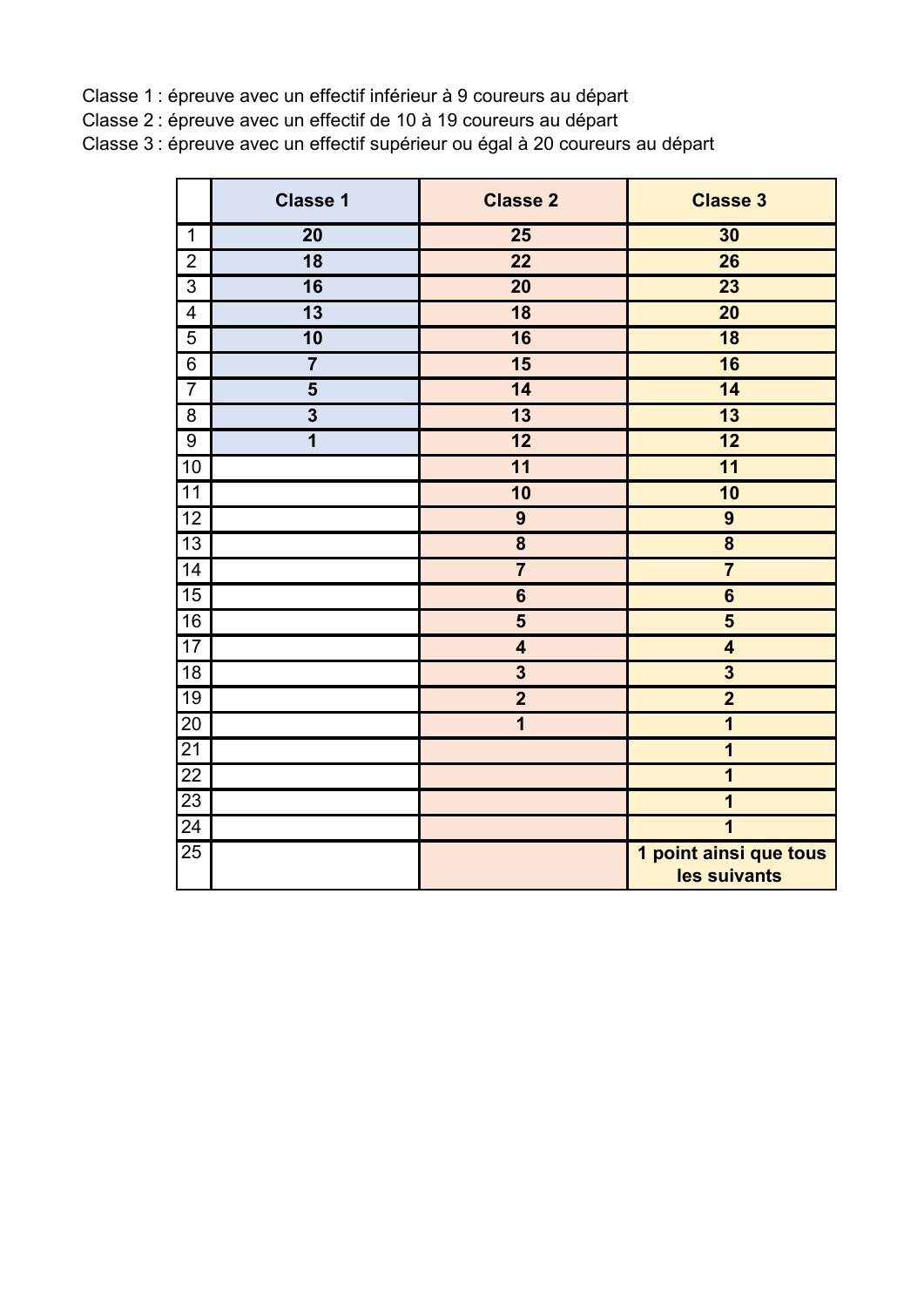



## 2022

#### **Classement individuel Minimes Garçons et Filles**

| <b>MONTS DU</b><br>MUNICIPALITE DE<br>PRIX COLRUYT<br><b>GRAND PRIX DU</b><br>LA NOCTURNE<br>PRIX DE LA ZONE<br>Bonus<br><b>LYONNAIS</b><br><b>VAULX EN VELIN</b><br><b>HYUNDAI</b><br><b>PARC VISIONIS</b><br>CORBASIENNE<br><b>DES GRANGES</b><br>Total<br>participation<br>N° license<br>Catégorie<br>Club<br>Comité<br>Nom<br>Prénom<br><b>MIN</b><br><b>LYON SPRINT EVOLUTION</b><br>RHONE<br>30 <sup>1</sup><br>30<br>25<br>30<br>115<br>41690260290<br>Enzo<br>RHONE<br>18<br>16<br><b>BRUTIN</b><br>41690060158<br>BEN<br>V.C. CORBAS<br>11<br>50<br>Alban<br>41690590482<br>DAMIAND<br>Charlie<br><b>MIN</b><br>V.C. VAULX EN VELIN<br>RHONE<br>23<br>26<br>49<br><b>FERREIRA</b><br><b>MIN</b><br>RHONE<br>13<br>20<br>Ronan<br>41690060328<br>V.C. CORBAS<br>15<br>48<br>SANLAVILLE<br>41690400033<br><b>MIN</b><br>COURS LA VILLE CYCLISME<br>RHONE<br>18<br>25<br>43<br>Tristan<br>41690060325<br><b>MIN</b><br>V.C. CORBAS<br><b>RHONE</b><br>12<br>22<br>34<br><b>UBIN</b><br>Jian<br>41690260319<br><b>BEN</b><br>LYON SPRINT EVOLUTION<br>RHONE<br>13<br>11<br>33<br>Gery<br>-8<br><b>DUPRAZ DURAFFOULEIIIot</b><br>41690260103<br>MIN<br>LYON SPRINT EVOLUTION<br>RHONE<br>15<br>28<br>q<br>Е<br>41690260402<br><b>MIN</b><br><b>LYON SPRINT EVOLUTION</b><br><b>RHONE</b><br>18<br><b>/AVRE</b><br>Océane<br>28<br>26<br>MIN<br>RHONE<br>14<br>6<br>Makri<br>41690590485<br>V.C. VAULX EN VELIN<br>soulaymène<br>MIN<br>26<br>26<br>SAVOIE<br>41731430304<br>LA MOTTE SERVOLEX CYCLISM<br>Liam<br>22<br>25<br>MIN<br>RHONE<br>HODGE<br>41690590576<br>V.C. VAULX EN VELIN<br>Mathias<br>MIN<br>LOIRE<br>23<br><b>BILLET</b><br>41420050051<br>E.C. ST ETIENNE - LOIRE<br>23<br>Tony<br>20<br>21<br>MIN<br><b>U.C. BELLEVILLOISE</b><br>RHONE<br><b>ARTIN</b><br>41690270336<br>Jules<br>20<br>MIN<br>RHONE<br>14<br>DUPRAZ DURAFFOURPaul<br>41690260155<br>LYON SPRINT EVOLUTION<br>h<br>20<br>20<br><b>ISERE</b><br><b>GIRAUDEAU</b><br>41380220108<br><b>MIN</b><br>CHARVIEU CHAVAGNEUX I.C.<br>Quentin<br>RHONE<br>41690060113<br>MIN<br>V.C. CORBAS<br>13<br>19<br>Uao<br><b>MIN</b><br>RHONE<br>18<br>18<br>PERROT BOUCHARLARomain<br>41690330027<br><b>ISATIS CYCLING TEAM</b><br>41690270275<br>MIN<br>V.C. VILLEFRANCHE BEAUJOLAIS RHONE<br><b>16</b><br>$\overline{1}$<br>18<br>Antton<br><b>MIN</b><br>16<br>16<br><b>FERREIRA</b><br>41731430457<br>LA MOTTE SERVOLEX CYCLISM<br>SAVOIE<br><b>Baptiste</b><br>MIN<br><b>JEANJEAN</b><br>41380220455<br>ISERE<br>16<br>Mathis<br>CHARVIEU CHAVAGNEUX I.C.<br>16<br><b>MIN</b><br>RHONE<br>14<br>15<br>Achille<br>41690850118<br><b>C.C. ST MARTINOIS</b><br>15<br><b>MIN</b><br>G.M.C. 38 (EYBENS FORMATION) ISERE<br>15<br><b>VINCHON</b><br>41382950369<br>Enzo<br>VELON<br>41690260523<br><b>MIN</b><br><b>LYON SPRINT EVOLUTION</b><br>RHONE<br>14<br>Amélien<br>14<br>41690260515<br>MIN<br>LYON SPRINT EVOLUTION<br><b>RHONE</b><br>12<br>14<br>Amaël<br>$\overline{1}$<br>E LOCH<br>41690260418<br><b>MIN</b><br>LYON SPRINT EVOLUTION<br>RHONE<br>13<br>14<br>Thomas<br><b>MARTIN BOUCHET</b><br>41420050580<br><b>MIN</b><br>E.C. ST ETIENNE - LOIRE<br>14<br>14<br>Hugo<br>LOIRE<br>E.C. ST ETIENNE - LOIRE<br>PEROT<br>41420050243<br>MIN<br>LOIRE<br>12<br>13<br>Mathéo<br>12<br>12<br><b>SEIXAS</b><br>41690340517<br><b>MIN</b><br>V.C. VILLEFRANCHE BEAUJOLAIS RHONE<br>Nino<br>41690260497<br><b>MIN</b><br><b>LYON SPRINT EVOLUTION</b><br>12<br>RHONE<br>10<br>Louis<br>11<br><b>JALLABERT</b><br>41690260335<br>MIN<br>LYON SPRINT EVOLUTION<br>RHONE<br>11<br>Thibault<br><b>ISERE</b><br>MIN<br><b>KRSINAR</b><br>41380020197<br>V.C. RHODANIEN<br>11<br>11<br>Quentin<br>10<br>MIN<br>SOANE ET LOIRE<br>10<br><b>MICHAUD</b><br>42710540342<br><b>VS MACONNAIS</b><br>Léandre<br>MIN<br>RHONE<br>41690270255<br>U.C. BELLEVILLOISE<br>10<br>8<br>Quentin<br>MIN<br>V.C. VILLEFRANCHE BEAUJOLAIS RHONE<br>10<br>10<br><b>BARLE MOYA</b><br>Paolo<br>41690340507<br>MIN<br>VC ST JULIEN EN GENEVOIS<br><b>HAUTE SAVOIE</b><br>Alexis<br>41740730334<br>10 <sup>1</sup><br>10<br><b>IONIER GUYON</b><br>MIN<br><b>LYON SPRINT EVOLUTION</b><br><b>RHONE</b><br>10<br>11690260459<br>Flavie<br>MIN<br>LOIRE<br>9<br><b>CROIZIER</b><br>41420050690<br>E.C. ST ETIENNE - LOIRE<br>Lois<br><b>MIN</b><br>RHONE<br>ERIANI<br>Paul<br>41690260427<br>LYON SPRINT EVOLUTION<br><b>MIN</b><br>41690260496<br>LYON SPRINT EVOLUTION<br>RHONE<br><b>CHOQUET</b><br>Romain<br>8<br><b>MIN</b><br><b>BOMEL</b><br>Guilhem<br>LICENCE JOUR<br>R<br><b>MIN</b><br><b>ISERE</b><br>GARON<br>41380220468<br>CHARVIEU CHAVAGNEUX I.C.<br>Florent<br>8<br><b>MIN</b><br>RHONE<br>BIBA<br>Mathis<br>41690010289<br>A.C. TARARE/POPEY<br><b>AMOUILLE</b><br>41690330031<br>MIN<br><b>ISATIS CYCLING TEAM</b><br>RHONE<br>_azzio<br>.5<br><b>PERROT</b><br><b>C.C. ST MARTINOIS</b><br>RHONE<br>41690850153<br>MIN<br>Maxence<br>41690330008<br><b>MIN</b><br><b>ISATIS CYCLING TEAM</b><br>RHONE<br>Lucas |                 |  |  | <b>CYCLO CROSS DES</b> | PRIX DE LA |  |  |  |
|----------------------------------------------------------------------------------------------------------------------------------------------------------------------------------------------------------------------------------------------------------------------------------------------------------------------------------------------------------------------------------------------------------------------------------------------------------------------------------------------------------------------------------------------------------------------------------------------------------------------------------------------------------------------------------------------------------------------------------------------------------------------------------------------------------------------------------------------------------------------------------------------------------------------------------------------------------------------------------------------------------------------------------------------------------------------------------------------------------------------------------------------------------------------------------------------------------------------------------------------------------------------------------------------------------------------------------------------------------------------------------------------------------------------------------------------------------------------------------------------------------------------------------------------------------------------------------------------------------------------------------------------------------------------------------------------------------------------------------------------------------------------------------------------------------------------------------------------------------------------------------------------------------------------------------------------------------------------------------------------------------------------------------------------------------------------------------------------------------------------------------------------------------------------------------------------------------------------------------------------------------------------------------------------------------------------------------------------------------------------------------------------------------------------------------------------------------------------------------------------------------------------------------------------------------------------------------------------------------------------------------------------------------------------------------------------------------------------------------------------------------------------------------------------------------------------------------------------------------------------------------------------------------------------------------------------------------------------------------------------------------------------------------------------------------------------------------------------------------------------------------------------------------------------------------------------------------------------------------------------------------------------------------------------------------------------------------------------------------------------------------------------------------------------------------------------------------------------------------------------------------------------------------------------------------------------------------------------------------------------------------------------------------------------------------------------------------------------------------------------------------------------------------------------------------------------------------------------------------------------------------------------------------------------------------------------------------------------------------------------------------------------------------------------------------------------------------------------------------------------------------------------------------------------------------------------------------------------------------------------------------------------------------------------------------------------------------------------------------------------------------------------------------------------------------------------------------------------------------------------------------------------------------------------------------------------------------------------------------------------------------------------------------------------------------------------------------------------------------------------------------------------------------------------------------------------------------------------------------------------------------------------------------------------------------------------------------------------------------------|-----------------|--|--|------------------------|------------|--|--|--|
|                                                                                                                                                                                                                                                                                                                                                                                                                                                                                                                                                                                                                                                                                                                                                                                                                                                                                                                                                                                                                                                                                                                                                                                                                                                                                                                                                                                                                                                                                                                                                                                                                                                                                                                                                                                                                                                                                                                                                                                                                                                                                                                                                                                                                                                                                                                                                                                                                                                                                                                                                                                                                                                                                                                                                                                                                                                                                                                                                                                                                                                                                                                                                                                                                                                                                                                                                                                                                                                                                                                                                                                                                                                                                                                                                                                                                                                                                                                                                                                                                                                                                                                                                                                                                                                                                                                                                                                                                                                                                                                                                                                                                                                                                                                                                                                                                                                                                                                                                                                        |                 |  |  |                        |            |  |  |  |
|                                                                                                                                                                                                                                                                                                                                                                                                                                                                                                                                                                                                                                                                                                                                                                                                                                                                                                                                                                                                                                                                                                                                                                                                                                                                                                                                                                                                                                                                                                                                                                                                                                                                                                                                                                                                                                                                                                                                                                                                                                                                                                                                                                                                                                                                                                                                                                                                                                                                                                                                                                                                                                                                                                                                                                                                                                                                                                                                                                                                                                                                                                                                                                                                                                                                                                                                                                                                                                                                                                                                                                                                                                                                                                                                                                                                                                                                                                                                                                                                                                                                                                                                                                                                                                                                                                                                                                                                                                                                                                                                                                                                                                                                                                                                                                                                                                                                                                                                                                                        |                 |  |  |                        |            |  |  |  |
|                                                                                                                                                                                                                                                                                                                                                                                                                                                                                                                                                                                                                                                                                                                                                                                                                                                                                                                                                                                                                                                                                                                                                                                                                                                                                                                                                                                                                                                                                                                                                                                                                                                                                                                                                                                                                                                                                                                                                                                                                                                                                                                                                                                                                                                                                                                                                                                                                                                                                                                                                                                                                                                                                                                                                                                                                                                                                                                                                                                                                                                                                                                                                                                                                                                                                                                                                                                                                                                                                                                                                                                                                                                                                                                                                                                                                                                                                                                                                                                                                                                                                                                                                                                                                                                                                                                                                                                                                                                                                                                                                                                                                                                                                                                                                                                                                                                                                                                                                                                        | <b>FAVRE</b>    |  |  |                        |            |  |  |  |
|                                                                                                                                                                                                                                                                                                                                                                                                                                                                                                                                                                                                                                                                                                                                                                                                                                                                                                                                                                                                                                                                                                                                                                                                                                                                                                                                                                                                                                                                                                                                                                                                                                                                                                                                                                                                                                                                                                                                                                                                                                                                                                                                                                                                                                                                                                                                                                                                                                                                                                                                                                                                                                                                                                                                                                                                                                                                                                                                                                                                                                                                                                                                                                                                                                                                                                                                                                                                                                                                                                                                                                                                                                                                                                                                                                                                                                                                                                                                                                                                                                                                                                                                                                                                                                                                                                                                                                                                                                                                                                                                                                                                                                                                                                                                                                                                                                                                                                                                                                                        |                 |  |  |                        |            |  |  |  |
|                                                                                                                                                                                                                                                                                                                                                                                                                                                                                                                                                                                                                                                                                                                                                                                                                                                                                                                                                                                                                                                                                                                                                                                                                                                                                                                                                                                                                                                                                                                                                                                                                                                                                                                                                                                                                                                                                                                                                                                                                                                                                                                                                                                                                                                                                                                                                                                                                                                                                                                                                                                                                                                                                                                                                                                                                                                                                                                                                                                                                                                                                                                                                                                                                                                                                                                                                                                                                                                                                                                                                                                                                                                                                                                                                                                                                                                                                                                                                                                                                                                                                                                                                                                                                                                                                                                                                                                                                                                                                                                                                                                                                                                                                                                                                                                                                                                                                                                                                                                        |                 |  |  |                        |            |  |  |  |
|                                                                                                                                                                                                                                                                                                                                                                                                                                                                                                                                                                                                                                                                                                                                                                                                                                                                                                                                                                                                                                                                                                                                                                                                                                                                                                                                                                                                                                                                                                                                                                                                                                                                                                                                                                                                                                                                                                                                                                                                                                                                                                                                                                                                                                                                                                                                                                                                                                                                                                                                                                                                                                                                                                                                                                                                                                                                                                                                                                                                                                                                                                                                                                                                                                                                                                                                                                                                                                                                                                                                                                                                                                                                                                                                                                                                                                                                                                                                                                                                                                                                                                                                                                                                                                                                                                                                                                                                                                                                                                                                                                                                                                                                                                                                                                                                                                                                                                                                                                                        |                 |  |  |                        |            |  |  |  |
|                                                                                                                                                                                                                                                                                                                                                                                                                                                                                                                                                                                                                                                                                                                                                                                                                                                                                                                                                                                                                                                                                                                                                                                                                                                                                                                                                                                                                                                                                                                                                                                                                                                                                                                                                                                                                                                                                                                                                                                                                                                                                                                                                                                                                                                                                                                                                                                                                                                                                                                                                                                                                                                                                                                                                                                                                                                                                                                                                                                                                                                                                                                                                                                                                                                                                                                                                                                                                                                                                                                                                                                                                                                                                                                                                                                                                                                                                                                                                                                                                                                                                                                                                                                                                                                                                                                                                                                                                                                                                                                                                                                                                                                                                                                                                                                                                                                                                                                                                                                        |                 |  |  |                        |            |  |  |  |
|                                                                                                                                                                                                                                                                                                                                                                                                                                                                                                                                                                                                                                                                                                                                                                                                                                                                                                                                                                                                                                                                                                                                                                                                                                                                                                                                                                                                                                                                                                                                                                                                                                                                                                                                                                                                                                                                                                                                                                                                                                                                                                                                                                                                                                                                                                                                                                                                                                                                                                                                                                                                                                                                                                                                                                                                                                                                                                                                                                                                                                                                                                                                                                                                                                                                                                                                                                                                                                                                                                                                                                                                                                                                                                                                                                                                                                                                                                                                                                                                                                                                                                                                                                                                                                                                                                                                                                                                                                                                                                                                                                                                                                                                                                                                                                                                                                                                                                                                                                                        |                 |  |  |                        |            |  |  |  |
|                                                                                                                                                                                                                                                                                                                                                                                                                                                                                                                                                                                                                                                                                                                                                                                                                                                                                                                                                                                                                                                                                                                                                                                                                                                                                                                                                                                                                                                                                                                                                                                                                                                                                                                                                                                                                                                                                                                                                                                                                                                                                                                                                                                                                                                                                                                                                                                                                                                                                                                                                                                                                                                                                                                                                                                                                                                                                                                                                                                                                                                                                                                                                                                                                                                                                                                                                                                                                                                                                                                                                                                                                                                                                                                                                                                                                                                                                                                                                                                                                                                                                                                                                                                                                                                                                                                                                                                                                                                                                                                                                                                                                                                                                                                                                                                                                                                                                                                                                                                        | <b>DEBLONDE</b> |  |  |                        |            |  |  |  |
|                                                                                                                                                                                                                                                                                                                                                                                                                                                                                                                                                                                                                                                                                                                                                                                                                                                                                                                                                                                                                                                                                                                                                                                                                                                                                                                                                                                                                                                                                                                                                                                                                                                                                                                                                                                                                                                                                                                                                                                                                                                                                                                                                                                                                                                                                                                                                                                                                                                                                                                                                                                                                                                                                                                                                                                                                                                                                                                                                                                                                                                                                                                                                                                                                                                                                                                                                                                                                                                                                                                                                                                                                                                                                                                                                                                                                                                                                                                                                                                                                                                                                                                                                                                                                                                                                                                                                                                                                                                                                                                                                                                                                                                                                                                                                                                                                                                                                                                                                                                        |                 |  |  |                        |            |  |  |  |
|                                                                                                                                                                                                                                                                                                                                                                                                                                                                                                                                                                                                                                                                                                                                                                                                                                                                                                                                                                                                                                                                                                                                                                                                                                                                                                                                                                                                                                                                                                                                                                                                                                                                                                                                                                                                                                                                                                                                                                                                                                                                                                                                                                                                                                                                                                                                                                                                                                                                                                                                                                                                                                                                                                                                                                                                                                                                                                                                                                                                                                                                                                                                                                                                                                                                                                                                                                                                                                                                                                                                                                                                                                                                                                                                                                                                                                                                                                                                                                                                                                                                                                                                                                                                                                                                                                                                                                                                                                                                                                                                                                                                                                                                                                                                                                                                                                                                                                                                                                                        |                 |  |  |                        |            |  |  |  |
|                                                                                                                                                                                                                                                                                                                                                                                                                                                                                                                                                                                                                                                                                                                                                                                                                                                                                                                                                                                                                                                                                                                                                                                                                                                                                                                                                                                                                                                                                                                                                                                                                                                                                                                                                                                                                                                                                                                                                                                                                                                                                                                                                                                                                                                                                                                                                                                                                                                                                                                                                                                                                                                                                                                                                                                                                                                                                                                                                                                                                                                                                                                                                                                                                                                                                                                                                                                                                                                                                                                                                                                                                                                                                                                                                                                                                                                                                                                                                                                                                                                                                                                                                                                                                                                                                                                                                                                                                                                                                                                                                                                                                                                                                                                                                                                                                                                                                                                                                                                        |                 |  |  |                        |            |  |  |  |
|                                                                                                                                                                                                                                                                                                                                                                                                                                                                                                                                                                                                                                                                                                                                                                                                                                                                                                                                                                                                                                                                                                                                                                                                                                                                                                                                                                                                                                                                                                                                                                                                                                                                                                                                                                                                                                                                                                                                                                                                                                                                                                                                                                                                                                                                                                                                                                                                                                                                                                                                                                                                                                                                                                                                                                                                                                                                                                                                                                                                                                                                                                                                                                                                                                                                                                                                                                                                                                                                                                                                                                                                                                                                                                                                                                                                                                                                                                                                                                                                                                                                                                                                                                                                                                                                                                                                                                                                                                                                                                                                                                                                                                                                                                                                                                                                                                                                                                                                                                                        | <b>ROUANET</b>  |  |  |                        |            |  |  |  |
|                                                                                                                                                                                                                                                                                                                                                                                                                                                                                                                                                                                                                                                                                                                                                                                                                                                                                                                                                                                                                                                                                                                                                                                                                                                                                                                                                                                                                                                                                                                                                                                                                                                                                                                                                                                                                                                                                                                                                                                                                                                                                                                                                                                                                                                                                                                                                                                                                                                                                                                                                                                                                                                                                                                                                                                                                                                                                                                                                                                                                                                                                                                                                                                                                                                                                                                                                                                                                                                                                                                                                                                                                                                                                                                                                                                                                                                                                                                                                                                                                                                                                                                                                                                                                                                                                                                                                                                                                                                                                                                                                                                                                                                                                                                                                                                                                                                                                                                                                                                        |                 |  |  |                        |            |  |  |  |
|                                                                                                                                                                                                                                                                                                                                                                                                                                                                                                                                                                                                                                                                                                                                                                                                                                                                                                                                                                                                                                                                                                                                                                                                                                                                                                                                                                                                                                                                                                                                                                                                                                                                                                                                                                                                                                                                                                                                                                                                                                                                                                                                                                                                                                                                                                                                                                                                                                                                                                                                                                                                                                                                                                                                                                                                                                                                                                                                                                                                                                                                                                                                                                                                                                                                                                                                                                                                                                                                                                                                                                                                                                                                                                                                                                                                                                                                                                                                                                                                                                                                                                                                                                                                                                                                                                                                                                                                                                                                                                                                                                                                                                                                                                                                                                                                                                                                                                                                                                                        |                 |  |  |                        |            |  |  |  |
|                                                                                                                                                                                                                                                                                                                                                                                                                                                                                                                                                                                                                                                                                                                                                                                                                                                                                                                                                                                                                                                                                                                                                                                                                                                                                                                                                                                                                                                                                                                                                                                                                                                                                                                                                                                                                                                                                                                                                                                                                                                                                                                                                                                                                                                                                                                                                                                                                                                                                                                                                                                                                                                                                                                                                                                                                                                                                                                                                                                                                                                                                                                                                                                                                                                                                                                                                                                                                                                                                                                                                                                                                                                                                                                                                                                                                                                                                                                                                                                                                                                                                                                                                                                                                                                                                                                                                                                                                                                                                                                                                                                                                                                                                                                                                                                                                                                                                                                                                                                        |                 |  |  |                        |            |  |  |  |
|                                                                                                                                                                                                                                                                                                                                                                                                                                                                                                                                                                                                                                                                                                                                                                                                                                                                                                                                                                                                                                                                                                                                                                                                                                                                                                                                                                                                                                                                                                                                                                                                                                                                                                                                                                                                                                                                                                                                                                                                                                                                                                                                                                                                                                                                                                                                                                                                                                                                                                                                                                                                                                                                                                                                                                                                                                                                                                                                                                                                                                                                                                                                                                                                                                                                                                                                                                                                                                                                                                                                                                                                                                                                                                                                                                                                                                                                                                                                                                                                                                                                                                                                                                                                                                                                                                                                                                                                                                                                                                                                                                                                                                                                                                                                                                                                                                                                                                                                                                                        |                 |  |  |                        |            |  |  |  |
|                                                                                                                                                                                                                                                                                                                                                                                                                                                                                                                                                                                                                                                                                                                                                                                                                                                                                                                                                                                                                                                                                                                                                                                                                                                                                                                                                                                                                                                                                                                                                                                                                                                                                                                                                                                                                                                                                                                                                                                                                                                                                                                                                                                                                                                                                                                                                                                                                                                                                                                                                                                                                                                                                                                                                                                                                                                                                                                                                                                                                                                                                                                                                                                                                                                                                                                                                                                                                                                                                                                                                                                                                                                                                                                                                                                                                                                                                                                                                                                                                                                                                                                                                                                                                                                                                                                                                                                                                                                                                                                                                                                                                                                                                                                                                                                                                                                                                                                                                                                        |                 |  |  |                        |            |  |  |  |
|                                                                                                                                                                                                                                                                                                                                                                                                                                                                                                                                                                                                                                                                                                                                                                                                                                                                                                                                                                                                                                                                                                                                                                                                                                                                                                                                                                                                                                                                                                                                                                                                                                                                                                                                                                                                                                                                                                                                                                                                                                                                                                                                                                                                                                                                                                                                                                                                                                                                                                                                                                                                                                                                                                                                                                                                                                                                                                                                                                                                                                                                                                                                                                                                                                                                                                                                                                                                                                                                                                                                                                                                                                                                                                                                                                                                                                                                                                                                                                                                                                                                                                                                                                                                                                                                                                                                                                                                                                                                                                                                                                                                                                                                                                                                                                                                                                                                                                                                                                                        | <b>MALDERA</b>  |  |  |                        |            |  |  |  |
|                                                                                                                                                                                                                                                                                                                                                                                                                                                                                                                                                                                                                                                                                                                                                                                                                                                                                                                                                                                                                                                                                                                                                                                                                                                                                                                                                                                                                                                                                                                                                                                                                                                                                                                                                                                                                                                                                                                                                                                                                                                                                                                                                                                                                                                                                                                                                                                                                                                                                                                                                                                                                                                                                                                                                                                                                                                                                                                                                                                                                                                                                                                                                                                                                                                                                                                                                                                                                                                                                                                                                                                                                                                                                                                                                                                                                                                                                                                                                                                                                                                                                                                                                                                                                                                                                                                                                                                                                                                                                                                                                                                                                                                                                                                                                                                                                                                                                                                                                                                        |                 |  |  |                        |            |  |  |  |
|                                                                                                                                                                                                                                                                                                                                                                                                                                                                                                                                                                                                                                                                                                                                                                                                                                                                                                                                                                                                                                                                                                                                                                                                                                                                                                                                                                                                                                                                                                                                                                                                                                                                                                                                                                                                                                                                                                                                                                                                                                                                                                                                                                                                                                                                                                                                                                                                                                                                                                                                                                                                                                                                                                                                                                                                                                                                                                                                                                                                                                                                                                                                                                                                                                                                                                                                                                                                                                                                                                                                                                                                                                                                                                                                                                                                                                                                                                                                                                                                                                                                                                                                                                                                                                                                                                                                                                                                                                                                                                                                                                                                                                                                                                                                                                                                                                                                                                                                                                                        | SALIGNAT        |  |  |                        |            |  |  |  |
|                                                                                                                                                                                                                                                                                                                                                                                                                                                                                                                                                                                                                                                                                                                                                                                                                                                                                                                                                                                                                                                                                                                                                                                                                                                                                                                                                                                                                                                                                                                                                                                                                                                                                                                                                                                                                                                                                                                                                                                                                                                                                                                                                                                                                                                                                                                                                                                                                                                                                                                                                                                                                                                                                                                                                                                                                                                                                                                                                                                                                                                                                                                                                                                                                                                                                                                                                                                                                                                                                                                                                                                                                                                                                                                                                                                                                                                                                                                                                                                                                                                                                                                                                                                                                                                                                                                                                                                                                                                                                                                                                                                                                                                                                                                                                                                                                                                                                                                                                                                        |                 |  |  |                        |            |  |  |  |
|                                                                                                                                                                                                                                                                                                                                                                                                                                                                                                                                                                                                                                                                                                                                                                                                                                                                                                                                                                                                                                                                                                                                                                                                                                                                                                                                                                                                                                                                                                                                                                                                                                                                                                                                                                                                                                                                                                                                                                                                                                                                                                                                                                                                                                                                                                                                                                                                                                                                                                                                                                                                                                                                                                                                                                                                                                                                                                                                                                                                                                                                                                                                                                                                                                                                                                                                                                                                                                                                                                                                                                                                                                                                                                                                                                                                                                                                                                                                                                                                                                                                                                                                                                                                                                                                                                                                                                                                                                                                                                                                                                                                                                                                                                                                                                                                                                                                                                                                                                                        |                 |  |  |                        |            |  |  |  |
|                                                                                                                                                                                                                                                                                                                                                                                                                                                                                                                                                                                                                                                                                                                                                                                                                                                                                                                                                                                                                                                                                                                                                                                                                                                                                                                                                                                                                                                                                                                                                                                                                                                                                                                                                                                                                                                                                                                                                                                                                                                                                                                                                                                                                                                                                                                                                                                                                                                                                                                                                                                                                                                                                                                                                                                                                                                                                                                                                                                                                                                                                                                                                                                                                                                                                                                                                                                                                                                                                                                                                                                                                                                                                                                                                                                                                                                                                                                                                                                                                                                                                                                                                                                                                                                                                                                                                                                                                                                                                                                                                                                                                                                                                                                                                                                                                                                                                                                                                                                        | <b>BAYLOT</b>   |  |  |                        |            |  |  |  |
|                                                                                                                                                                                                                                                                                                                                                                                                                                                                                                                                                                                                                                                                                                                                                                                                                                                                                                                                                                                                                                                                                                                                                                                                                                                                                                                                                                                                                                                                                                                                                                                                                                                                                                                                                                                                                                                                                                                                                                                                                                                                                                                                                                                                                                                                                                                                                                                                                                                                                                                                                                                                                                                                                                                                                                                                                                                                                                                                                                                                                                                                                                                                                                                                                                                                                                                                                                                                                                                                                                                                                                                                                                                                                                                                                                                                                                                                                                                                                                                                                                                                                                                                                                                                                                                                                                                                                                                                                                                                                                                                                                                                                                                                                                                                                                                                                                                                                                                                                                                        |                 |  |  |                        |            |  |  |  |
|                                                                                                                                                                                                                                                                                                                                                                                                                                                                                                                                                                                                                                                                                                                                                                                                                                                                                                                                                                                                                                                                                                                                                                                                                                                                                                                                                                                                                                                                                                                                                                                                                                                                                                                                                                                                                                                                                                                                                                                                                                                                                                                                                                                                                                                                                                                                                                                                                                                                                                                                                                                                                                                                                                                                                                                                                                                                                                                                                                                                                                                                                                                                                                                                                                                                                                                                                                                                                                                                                                                                                                                                                                                                                                                                                                                                                                                                                                                                                                                                                                                                                                                                                                                                                                                                                                                                                                                                                                                                                                                                                                                                                                                                                                                                                                                                                                                                                                                                                                                        |                 |  |  |                        |            |  |  |  |
|                                                                                                                                                                                                                                                                                                                                                                                                                                                                                                                                                                                                                                                                                                                                                                                                                                                                                                                                                                                                                                                                                                                                                                                                                                                                                                                                                                                                                                                                                                                                                                                                                                                                                                                                                                                                                                                                                                                                                                                                                                                                                                                                                                                                                                                                                                                                                                                                                                                                                                                                                                                                                                                                                                                                                                                                                                                                                                                                                                                                                                                                                                                                                                                                                                                                                                                                                                                                                                                                                                                                                                                                                                                                                                                                                                                                                                                                                                                                                                                                                                                                                                                                                                                                                                                                                                                                                                                                                                                                                                                                                                                                                                                                                                                                                                                                                                                                                                                                                                                        | PIENOZ          |  |  |                        |            |  |  |  |
|                                                                                                                                                                                                                                                                                                                                                                                                                                                                                                                                                                                                                                                                                                                                                                                                                                                                                                                                                                                                                                                                                                                                                                                                                                                                                                                                                                                                                                                                                                                                                                                                                                                                                                                                                                                                                                                                                                                                                                                                                                                                                                                                                                                                                                                                                                                                                                                                                                                                                                                                                                                                                                                                                                                                                                                                                                                                                                                                                                                                                                                                                                                                                                                                                                                                                                                                                                                                                                                                                                                                                                                                                                                                                                                                                                                                                                                                                                                                                                                                                                                                                                                                                                                                                                                                                                                                                                                                                                                                                                                                                                                                                                                                                                                                                                                                                                                                                                                                                                                        |                 |  |  |                        |            |  |  |  |
|                                                                                                                                                                                                                                                                                                                                                                                                                                                                                                                                                                                                                                                                                                                                                                                                                                                                                                                                                                                                                                                                                                                                                                                                                                                                                                                                                                                                                                                                                                                                                                                                                                                                                                                                                                                                                                                                                                                                                                                                                                                                                                                                                                                                                                                                                                                                                                                                                                                                                                                                                                                                                                                                                                                                                                                                                                                                                                                                                                                                                                                                                                                                                                                                                                                                                                                                                                                                                                                                                                                                                                                                                                                                                                                                                                                                                                                                                                                                                                                                                                                                                                                                                                                                                                                                                                                                                                                                                                                                                                                                                                                                                                                                                                                                                                                                                                                                                                                                                                                        |                 |  |  |                        |            |  |  |  |
|                                                                                                                                                                                                                                                                                                                                                                                                                                                                                                                                                                                                                                                                                                                                                                                                                                                                                                                                                                                                                                                                                                                                                                                                                                                                                                                                                                                                                                                                                                                                                                                                                                                                                                                                                                                                                                                                                                                                                                                                                                                                                                                                                                                                                                                                                                                                                                                                                                                                                                                                                                                                                                                                                                                                                                                                                                                                                                                                                                                                                                                                                                                                                                                                                                                                                                                                                                                                                                                                                                                                                                                                                                                                                                                                                                                                                                                                                                                                                                                                                                                                                                                                                                                                                                                                                                                                                                                                                                                                                                                                                                                                                                                                                                                                                                                                                                                                                                                                                                                        |                 |  |  |                        |            |  |  |  |
|                                                                                                                                                                                                                                                                                                                                                                                                                                                                                                                                                                                                                                                                                                                                                                                                                                                                                                                                                                                                                                                                                                                                                                                                                                                                                                                                                                                                                                                                                                                                                                                                                                                                                                                                                                                                                                                                                                                                                                                                                                                                                                                                                                                                                                                                                                                                                                                                                                                                                                                                                                                                                                                                                                                                                                                                                                                                                                                                                                                                                                                                                                                                                                                                                                                                                                                                                                                                                                                                                                                                                                                                                                                                                                                                                                                                                                                                                                                                                                                                                                                                                                                                                                                                                                                                                                                                                                                                                                                                                                                                                                                                                                                                                                                                                                                                                                                                                                                                                                                        |                 |  |  |                        |            |  |  |  |
|                                                                                                                                                                                                                                                                                                                                                                                                                                                                                                                                                                                                                                                                                                                                                                                                                                                                                                                                                                                                                                                                                                                                                                                                                                                                                                                                                                                                                                                                                                                                                                                                                                                                                                                                                                                                                                                                                                                                                                                                                                                                                                                                                                                                                                                                                                                                                                                                                                                                                                                                                                                                                                                                                                                                                                                                                                                                                                                                                                                                                                                                                                                                                                                                                                                                                                                                                                                                                                                                                                                                                                                                                                                                                                                                                                                                                                                                                                                                                                                                                                                                                                                                                                                                                                                                                                                                                                                                                                                                                                                                                                                                                                                                                                                                                                                                                                                                                                                                                                                        | <b>NICOLAU</b>  |  |  |                        |            |  |  |  |
|                                                                                                                                                                                                                                                                                                                                                                                                                                                                                                                                                                                                                                                                                                                                                                                                                                                                                                                                                                                                                                                                                                                                                                                                                                                                                                                                                                                                                                                                                                                                                                                                                                                                                                                                                                                                                                                                                                                                                                                                                                                                                                                                                                                                                                                                                                                                                                                                                                                                                                                                                                                                                                                                                                                                                                                                                                                                                                                                                                                                                                                                                                                                                                                                                                                                                                                                                                                                                                                                                                                                                                                                                                                                                                                                                                                                                                                                                                                                                                                                                                                                                                                                                                                                                                                                                                                                                                                                                                                                                                                                                                                                                                                                                                                                                                                                                                                                                                                                                                                        |                 |  |  |                        |            |  |  |  |
|                                                                                                                                                                                                                                                                                                                                                                                                                                                                                                                                                                                                                                                                                                                                                                                                                                                                                                                                                                                                                                                                                                                                                                                                                                                                                                                                                                                                                                                                                                                                                                                                                                                                                                                                                                                                                                                                                                                                                                                                                                                                                                                                                                                                                                                                                                                                                                                                                                                                                                                                                                                                                                                                                                                                                                                                                                                                                                                                                                                                                                                                                                                                                                                                                                                                                                                                                                                                                                                                                                                                                                                                                                                                                                                                                                                                                                                                                                                                                                                                                                                                                                                                                                                                                                                                                                                                                                                                                                                                                                                                                                                                                                                                                                                                                                                                                                                                                                                                                                                        |                 |  |  |                        |            |  |  |  |
|                                                                                                                                                                                                                                                                                                                                                                                                                                                                                                                                                                                                                                                                                                                                                                                                                                                                                                                                                                                                                                                                                                                                                                                                                                                                                                                                                                                                                                                                                                                                                                                                                                                                                                                                                                                                                                                                                                                                                                                                                                                                                                                                                                                                                                                                                                                                                                                                                                                                                                                                                                                                                                                                                                                                                                                                                                                                                                                                                                                                                                                                                                                                                                                                                                                                                                                                                                                                                                                                                                                                                                                                                                                                                                                                                                                                                                                                                                                                                                                                                                                                                                                                                                                                                                                                                                                                                                                                                                                                                                                                                                                                                                                                                                                                                                                                                                                                                                                                                                                        |                 |  |  |                        |            |  |  |  |
|                                                                                                                                                                                                                                                                                                                                                                                                                                                                                                                                                                                                                                                                                                                                                                                                                                                                                                                                                                                                                                                                                                                                                                                                                                                                                                                                                                                                                                                                                                                                                                                                                                                                                                                                                                                                                                                                                                                                                                                                                                                                                                                                                                                                                                                                                                                                                                                                                                                                                                                                                                                                                                                                                                                                                                                                                                                                                                                                                                                                                                                                                                                                                                                                                                                                                                                                                                                                                                                                                                                                                                                                                                                                                                                                                                                                                                                                                                                                                                                                                                                                                                                                                                                                                                                                                                                                                                                                                                                                                                                                                                                                                                                                                                                                                                                                                                                                                                                                                                                        | <b>RINGUET</b>  |  |  |                        |            |  |  |  |
|                                                                                                                                                                                                                                                                                                                                                                                                                                                                                                                                                                                                                                                                                                                                                                                                                                                                                                                                                                                                                                                                                                                                                                                                                                                                                                                                                                                                                                                                                                                                                                                                                                                                                                                                                                                                                                                                                                                                                                                                                                                                                                                                                                                                                                                                                                                                                                                                                                                                                                                                                                                                                                                                                                                                                                                                                                                                                                                                                                                                                                                                                                                                                                                                                                                                                                                                                                                                                                                                                                                                                                                                                                                                                                                                                                                                                                                                                                                                                                                                                                                                                                                                                                                                                                                                                                                                                                                                                                                                                                                                                                                                                                                                                                                                                                                                                                                                                                                                                                                        |                 |  |  |                        |            |  |  |  |
|                                                                                                                                                                                                                                                                                                                                                                                                                                                                                                                                                                                                                                                                                                                                                                                                                                                                                                                                                                                                                                                                                                                                                                                                                                                                                                                                                                                                                                                                                                                                                                                                                                                                                                                                                                                                                                                                                                                                                                                                                                                                                                                                                                                                                                                                                                                                                                                                                                                                                                                                                                                                                                                                                                                                                                                                                                                                                                                                                                                                                                                                                                                                                                                                                                                                                                                                                                                                                                                                                                                                                                                                                                                                                                                                                                                                                                                                                                                                                                                                                                                                                                                                                                                                                                                                                                                                                                                                                                                                                                                                                                                                                                                                                                                                                                                                                                                                                                                                                                                        | <b>FLAMENT</b>  |  |  |                        |            |  |  |  |
|                                                                                                                                                                                                                                                                                                                                                                                                                                                                                                                                                                                                                                                                                                                                                                                                                                                                                                                                                                                                                                                                                                                                                                                                                                                                                                                                                                                                                                                                                                                                                                                                                                                                                                                                                                                                                                                                                                                                                                                                                                                                                                                                                                                                                                                                                                                                                                                                                                                                                                                                                                                                                                                                                                                                                                                                                                                                                                                                                                                                                                                                                                                                                                                                                                                                                                                                                                                                                                                                                                                                                                                                                                                                                                                                                                                                                                                                                                                                                                                                                                                                                                                                                                                                                                                                                                                                                                                                                                                                                                                                                                                                                                                                                                                                                                                                                                                                                                                                                                                        |                 |  |  |                        |            |  |  |  |
|                                                                                                                                                                                                                                                                                                                                                                                                                                                                                                                                                                                                                                                                                                                                                                                                                                                                                                                                                                                                                                                                                                                                                                                                                                                                                                                                                                                                                                                                                                                                                                                                                                                                                                                                                                                                                                                                                                                                                                                                                                                                                                                                                                                                                                                                                                                                                                                                                                                                                                                                                                                                                                                                                                                                                                                                                                                                                                                                                                                                                                                                                                                                                                                                                                                                                                                                                                                                                                                                                                                                                                                                                                                                                                                                                                                                                                                                                                                                                                                                                                                                                                                                                                                                                                                                                                                                                                                                                                                                                                                                                                                                                                                                                                                                                                                                                                                                                                                                                                                        |                 |  |  |                        |            |  |  |  |
|                                                                                                                                                                                                                                                                                                                                                                                                                                                                                                                                                                                                                                                                                                                                                                                                                                                                                                                                                                                                                                                                                                                                                                                                                                                                                                                                                                                                                                                                                                                                                                                                                                                                                                                                                                                                                                                                                                                                                                                                                                                                                                                                                                                                                                                                                                                                                                                                                                                                                                                                                                                                                                                                                                                                                                                                                                                                                                                                                                                                                                                                                                                                                                                                                                                                                                                                                                                                                                                                                                                                                                                                                                                                                                                                                                                                                                                                                                                                                                                                                                                                                                                                                                                                                                                                                                                                                                                                                                                                                                                                                                                                                                                                                                                                                                                                                                                                                                                                                                                        |                 |  |  |                        |            |  |  |  |
|                                                                                                                                                                                                                                                                                                                                                                                                                                                                                                                                                                                                                                                                                                                                                                                                                                                                                                                                                                                                                                                                                                                                                                                                                                                                                                                                                                                                                                                                                                                                                                                                                                                                                                                                                                                                                                                                                                                                                                                                                                                                                                                                                                                                                                                                                                                                                                                                                                                                                                                                                                                                                                                                                                                                                                                                                                                                                                                                                                                                                                                                                                                                                                                                                                                                                                                                                                                                                                                                                                                                                                                                                                                                                                                                                                                                                                                                                                                                                                                                                                                                                                                                                                                                                                                                                                                                                                                                                                                                                                                                                                                                                                                                                                                                                                                                                                                                                                                                                                                        |                 |  |  |                        |            |  |  |  |
|                                                                                                                                                                                                                                                                                                                                                                                                                                                                                                                                                                                                                                                                                                                                                                                                                                                                                                                                                                                                                                                                                                                                                                                                                                                                                                                                                                                                                                                                                                                                                                                                                                                                                                                                                                                                                                                                                                                                                                                                                                                                                                                                                                                                                                                                                                                                                                                                                                                                                                                                                                                                                                                                                                                                                                                                                                                                                                                                                                                                                                                                                                                                                                                                                                                                                                                                                                                                                                                                                                                                                                                                                                                                                                                                                                                                                                                                                                                                                                                                                                                                                                                                                                                                                                                                                                                                                                                                                                                                                                                                                                                                                                                                                                                                                                                                                                                                                                                                                                                        |                 |  |  |                        |            |  |  |  |
|                                                                                                                                                                                                                                                                                                                                                                                                                                                                                                                                                                                                                                                                                                                                                                                                                                                                                                                                                                                                                                                                                                                                                                                                                                                                                                                                                                                                                                                                                                                                                                                                                                                                                                                                                                                                                                                                                                                                                                                                                                                                                                                                                                                                                                                                                                                                                                                                                                                                                                                                                                                                                                                                                                                                                                                                                                                                                                                                                                                                                                                                                                                                                                                                                                                                                                                                                                                                                                                                                                                                                                                                                                                                                                                                                                                                                                                                                                                                                                                                                                                                                                                                                                                                                                                                                                                                                                                                                                                                                                                                                                                                                                                                                                                                                                                                                                                                                                                                                                                        |                 |  |  |                        |            |  |  |  |
|                                                                                                                                                                                                                                                                                                                                                                                                                                                                                                                                                                                                                                                                                                                                                                                                                                                                                                                                                                                                                                                                                                                                                                                                                                                                                                                                                                                                                                                                                                                                                                                                                                                                                                                                                                                                                                                                                                                                                                                                                                                                                                                                                                                                                                                                                                                                                                                                                                                                                                                                                                                                                                                                                                                                                                                                                                                                                                                                                                                                                                                                                                                                                                                                                                                                                                                                                                                                                                                                                                                                                                                                                                                                                                                                                                                                                                                                                                                                                                                                                                                                                                                                                                                                                                                                                                                                                                                                                                                                                                                                                                                                                                                                                                                                                                                                                                                                                                                                                                                        |                 |  |  |                        |            |  |  |  |
|                                                                                                                                                                                                                                                                                                                                                                                                                                                                                                                                                                                                                                                                                                                                                                                                                                                                                                                                                                                                                                                                                                                                                                                                                                                                                                                                                                                                                                                                                                                                                                                                                                                                                                                                                                                                                                                                                                                                                                                                                                                                                                                                                                                                                                                                                                                                                                                                                                                                                                                                                                                                                                                                                                                                                                                                                                                                                                                                                                                                                                                                                                                                                                                                                                                                                                                                                                                                                                                                                                                                                                                                                                                                                                                                                                                                                                                                                                                                                                                                                                                                                                                                                                                                                                                                                                                                                                                                                                                                                                                                                                                                                                                                                                                                                                                                                                                                                                                                                                                        |                 |  |  |                        |            |  |  |  |
|                                                                                                                                                                                                                                                                                                                                                                                                                                                                                                                                                                                                                                                                                                                                                                                                                                                                                                                                                                                                                                                                                                                                                                                                                                                                                                                                                                                                                                                                                                                                                                                                                                                                                                                                                                                                                                                                                                                                                                                                                                                                                                                                                                                                                                                                                                                                                                                                                                                                                                                                                                                                                                                                                                                                                                                                                                                                                                                                                                                                                                                                                                                                                                                                                                                                                                                                                                                                                                                                                                                                                                                                                                                                                                                                                                                                                                                                                                                                                                                                                                                                                                                                                                                                                                                                                                                                                                                                                                                                                                                                                                                                                                                                                                                                                                                                                                                                                                                                                                                        |                 |  |  |                        |            |  |  |  |
|                                                                                                                                                                                                                                                                                                                                                                                                                                                                                                                                                                                                                                                                                                                                                                                                                                                                                                                                                                                                                                                                                                                                                                                                                                                                                                                                                                                                                                                                                                                                                                                                                                                                                                                                                                                                                                                                                                                                                                                                                                                                                                                                                                                                                                                                                                                                                                                                                                                                                                                                                                                                                                                                                                                                                                                                                                                                                                                                                                                                                                                                                                                                                                                                                                                                                                                                                                                                                                                                                                                                                                                                                                                                                                                                                                                                                                                                                                                                                                                                                                                                                                                                                                                                                                                                                                                                                                                                                                                                                                                                                                                                                                                                                                                                                                                                                                                                                                                                                                                        | <b>PORTOS</b>   |  |  |                        |            |  |  |  |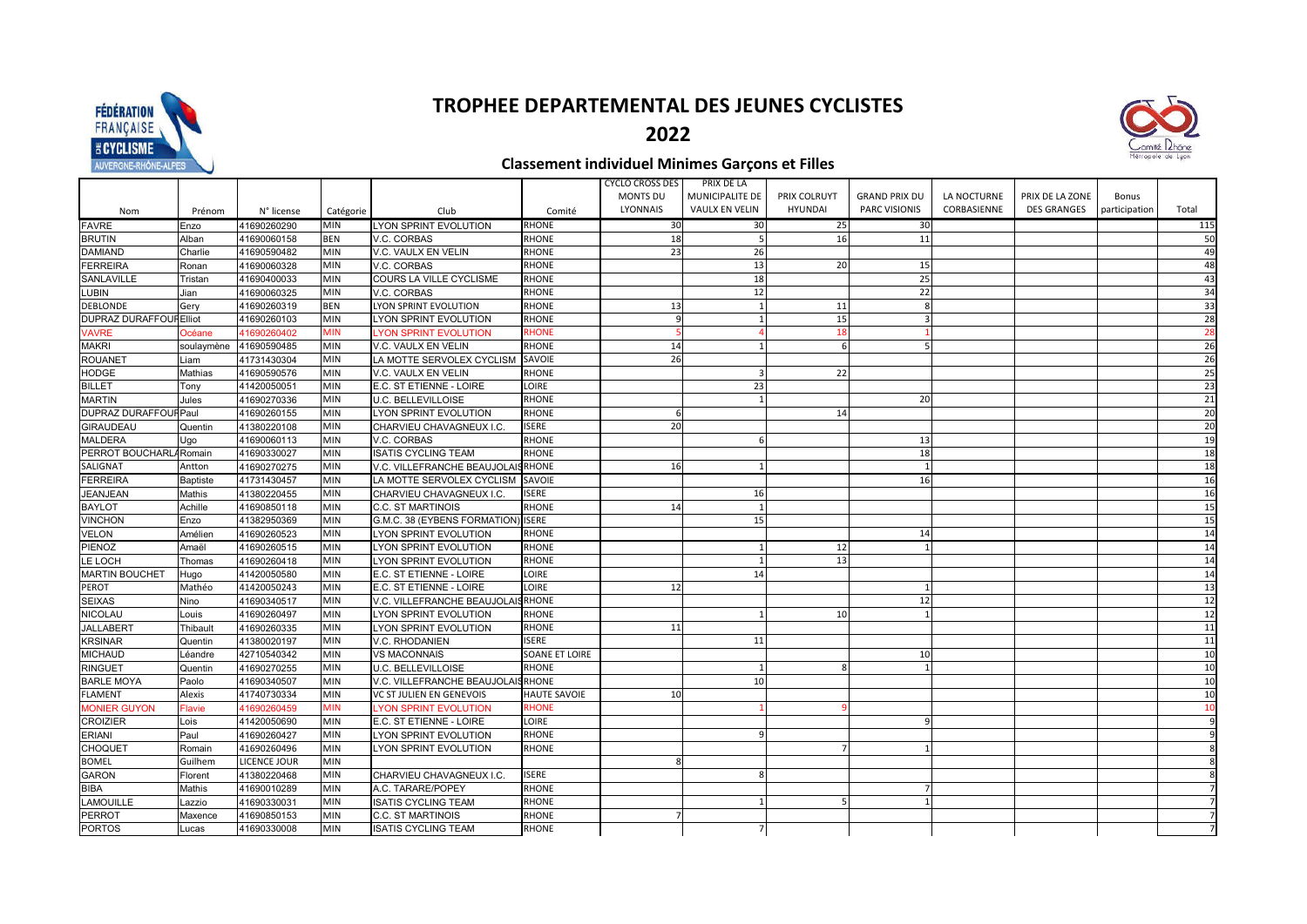| CARDOLETTI       | Illan        | 41690010292   | <b>MIN</b> | A.C. TARARE/POPEY          | <b>RHONE</b>          |  |  |  |  |
|------------------|--------------|---------------|------------|----------------------------|-----------------------|--|--|--|--|
| <b>DUMAS</b>     | Corentin     | 41691070378   | <b>MIN</b> | <b>POMMIERS VTT</b>        | <b>RHONE</b>          |  |  |  |  |
| BENHISSEN        | Zakariya     | 41420050710   | <b>MIN</b> | E.C. ST ETIENNE - LOIRE    | LOIRE                 |  |  |  |  |
| LEMAIRE          | Arthur       | 41690060336   | <b>MIN</b> | V.C. CORBAS                | <b>RHONE</b>          |  |  |  |  |
| <b>REBILLARD</b> | Martin       | 4142710540287 | <b>MIN</b> | <b>VS MACONNAIS</b>        | <b>SAONE ET LOIRE</b> |  |  |  |  |
| <b>ROUEN</b>     | Eliel        | 41690260297   | <b>MIN</b> | LYON SPRINT EVOLUTION      | <b>RHONE</b>          |  |  |  |  |
| <b>FEREY</b>     | Célia        | 11690590159   | <b>MIN</b> | <b>V.C. VAULX EN VELIN</b> | <b>RHONE</b>          |  |  |  |  |
| <b>MURIGNEUX</b> | Aurélien     | 41690850165   | <b>MIN</b> | <b>C.C. ST MARTINOIS</b>   | <b>RHONE</b>          |  |  |  |  |
| chevalier        | Louison      | 41690270324   | <b>MIN</b> | <b>U.C. BELLEVILLOISE</b>  | <b>RHONE</b>          |  |  |  |  |
| <b>DEWAELE</b>   | <b>Nikki</b> | 41420050262   | <b>MIN</b> | E.C. ST ETIENNE - LOIRE    | <b>LOIRE</b>          |  |  |  |  |
| <b>GAUTHEROT</b> | Tom          | 41690590590   | <b>MIN</b> | V.C. VAULX EN VELIN        | <b>RHONE</b>          |  |  |  |  |
| <b>PACAUD</b>    | Lorenzo      | 41690260548   | <b>MIN</b> | LYON SPRINT EVOLUTION      | <b>RHONE</b>          |  |  |  |  |
| <b>TOSI</b>      | Paul         | 41691070386   | <b>MIN</b> | POMMIERS VTT               | <b>RHONE</b>          |  |  |  |  |
| AVELLANEDA       | Jeronimo     | 41690260372   | <b>MIN</b> | LYON SPRINT EVOLUTION      | <b>RHONE</b>          |  |  |  |  |
| <b>BARBARAT</b>  | Lucas        | 41690590602   | <b>MIN</b> | V.C. VAULX EN VELIN        | <b>RHONE</b>          |  |  |  |  |
| <b>BARRET</b>    | Théo         | 41690850160   | <b>MIN</b> | <b>C.C. ST MARTINOIS</b>   | <b>RHONE</b>          |  |  |  |  |
| CASALTA          | Léo          | 41690710577   | <b>MIN</b> | CLUB VTT D'IRIGNY (JSI)    | <b>RHONE</b>          |  |  |  |  |
| CREUZENET        | martin       | 41690590603   | <b>MIN</b> | V.C. VAULX EN VELIN        | <b>RHONE</b>          |  |  |  |  |
| <b>MAKRI</b>     | Wassin       | 41690590487   | <b>MIN</b> | V.C. VAULX EN VELIN        | <b>RHONE</b>          |  |  |  |  |
| <b>MENANT</b>    | Adrien       | 41420050713   | <b>MIN</b> | E.C. ST ETIENNE - LOIRE    | LOIRE                 |  |  |  |  |
| <b>ROUSSET</b>   | Sacha        | 41420370164   | <b>MIN</b> | V.C. FEURS/BALBIGNY        | LOIRE                 |  |  |  |  |
| SERAFINI         | Nolan        | 41690850114   | <b>MIN</b> | <b>C.C. ST MARTINOIS</b>   | <b>RHONE</b>          |  |  |  |  |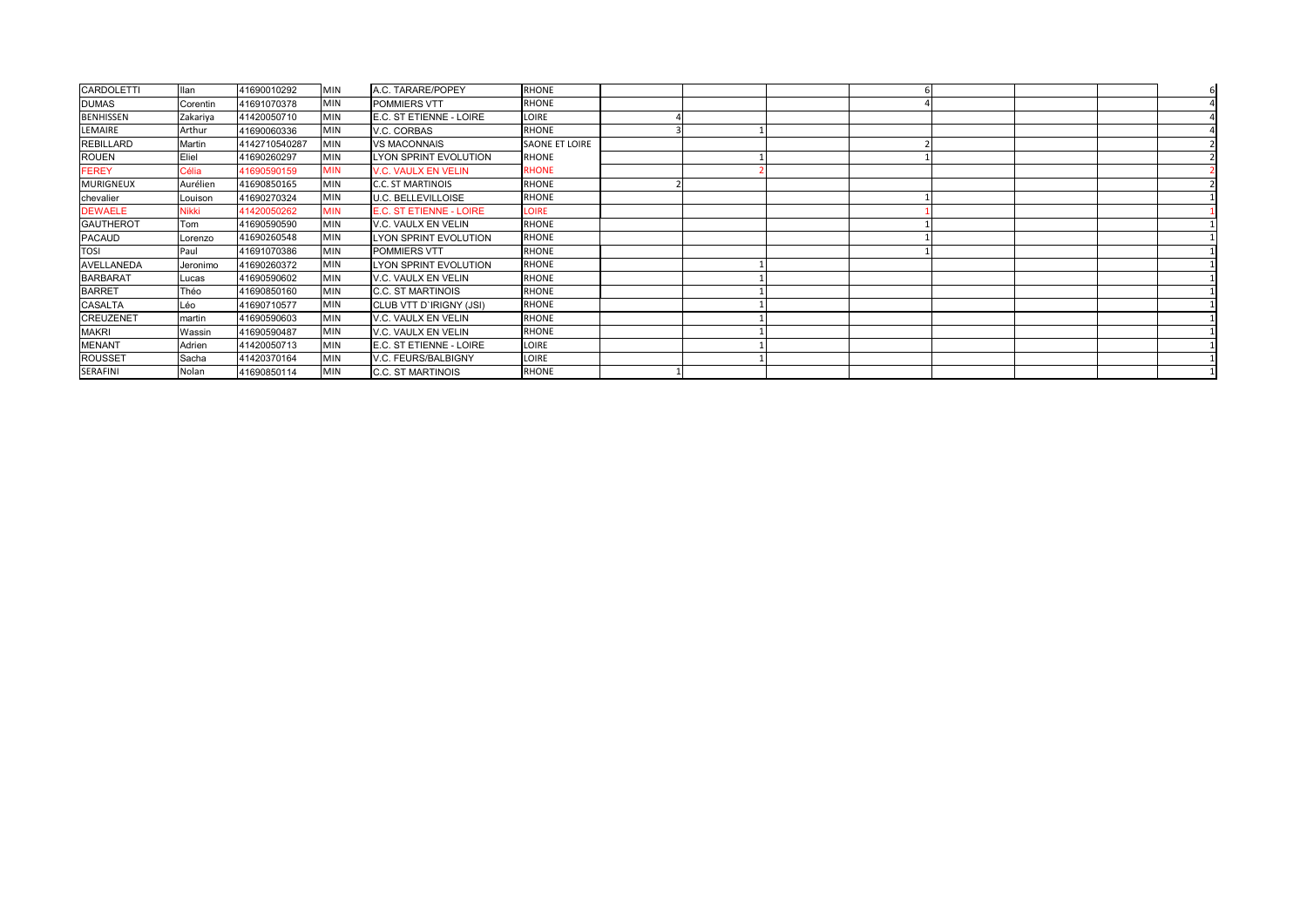



### 2022

#### Classement individuel Benjamins Garçons et Filles

|                         |              |                 |             |                              |                       | <b>CYCLO CROSS DES</b> | PRIX DE LA            |                |                      |             |                    |               |                |
|-------------------------|--------------|-----------------|-------------|------------------------------|-----------------------|------------------------|-----------------------|----------------|----------------------|-------------|--------------------|---------------|----------------|
|                         |              |                 |             |                              |                       | <b>MONTS DU</b>        | MUNICIPALITE DE       | PRIX COLRUYT   | <b>GRAND PRIX DU</b> | LA NOCTURNE | PRIX DE LA ZONE    | Bonus         |                |
| Nom                     | Prénom       | N° license      | Catégorie   | Club                         | Comité                | <b>LYONNAIS</b>        | <b>VAULX EN VELIN</b> | <b>HYUNDAI</b> | <b>PARC VISIONIS</b> | CORBASIENNE | <b>DES GRANGES</b> | participation | Total          |
| <b>JEANDET ROMAN</b>    | Raphaël      | 41690270285     | <b>IBEN</b> | <b>LYON SPRINT EVOLUTION</b> | <b>RHONE</b>          | 22                     | 25                    | 25             | 30                   |             |                    |               | 102            |
| <b>JACQUES</b>          | Louis        | 41690260502 BEN |             | LYON SPRINT EVOLUTION        | <b>RHONE</b>          |                        | 20                    | 18             | 25                   |             |                    |               | 63             |
| <b>GARDELLI</b>         | lloé         | 11690260417     | <b>BEN</b>  | LYON SPRINT EVOLUTION        | <b>RHONE</b>          |                        | 22                    | 22             | 22                   |             |                    |               | 66             |
| <b>ANTOLINOS</b>        | Thibault     | 41690260421     | <b>BEN</b>  | LYON SPRINT EVOLUTION        | <b>RHONE</b>          |                        | 14                    |                | 20                   |             |                    |               | 34             |
| <b>OUVRARD</b>          | Louca        | 41690260421     | <b>BEN</b>  | <b>CC SAINT MARTINOIS</b>    | <b>RHONE</b>          | 18                     |                       | 20             | 18                   |             |                    |               | 56             |
| <b>AUCLAIR</b>          | Milo         | 41690400319     | <b>BEN</b>  | COURS LA VILLE CYCLISME      | <b>RHONE</b>          |                        | 16                    |                | 16                   |             |                    |               | 32             |
| <b>BONNAND</b>          | Alexis       | 42710540315     | <b>BEN</b>  | <b>VELO SPORT MACONNAIS</b>  | SAONE ET LOIRE        |                        |                       |                | 15                   |             |                    |               | 15             |
| <b>BENABBAD</b>         | Kais         | 41690270318 BEN |             | U.C. BELLEVILLOISE           | <b>RHONE</b>          |                        |                       |                | 14                   |             |                    |               | 14             |
| SANLAVILLE              | Léandre      | 41690400268     | <b>BEN</b>  | COURS LA VILLE CYCLISME      | <b>RHONE</b>          |                        | 11                    |                | 13                   |             |                    |               | 24             |
| <b>MAKRI</b>            | saji         | 41690590486     | <b>BEN</b>  | V.C. VAULX EN VELIN          | <b>RHONE</b>          | 12                     | 8                     | 13             | 12                   |             |                    |               | 45             |
| <b>MOLLE</b>            | Tristan      | 42710540297 BEN |             | <b>VS MACONNAIS</b>          | <b>SAONE ET LOIRE</b> |                        |                       |                | 11                   |             |                    |               | 11             |
| LOUYOT                  | Constant     | 41690260522     | <b>BEN</b>  | LYON SPRINT EVOLUTION        | <b>RHONE</b>          |                        | $\overline{2}$        | $\overline{7}$ | 10                   |             |                    |               | 19             |
| <b>GELIN</b>            | Clément      | 41690270277     | <b>BEN</b>  | <b>U.C. BELLEVILLOISE</b>    | <b>RHONE</b>          |                        | 15                    | 14             |                      |             |                    |               | 38             |
| LEMEUNIER               | Louison      | 41690400301 BEN |             | COURS LA VILLE CYCLISME      | <b>RHONE</b>          |                        |                       |                |                      |             |                    |               | 8              |
| <b>GUIDE</b>            | Quentin      | 41690270255 BEN |             | <b>U.C. BELLEVILLOISE</b>    | <b>RHONE</b>          |                        | 12                    |                |                      |             |                    |               | 19             |
| <b>THEILLERE</b>        | Axel         | 41690270223     | <b>BEN</b>  | <b>U.C. BELLEVILLOISE</b>    | <b>RHONE</b>          |                        | 10                    | 10             |                      |             |                    |               | 26             |
| <b>BISSON</b>           | Tom          | 11690270299     | <b>BEN</b>  | <b>U.C. BELLEVILLOISE</b>    | <b>RHONE</b>          |                        |                       |                |                      |             |                    |               | 5              |
| PONSOT TRAMBOUZE        | Jules        | 41690260337     | <b>BEN</b>  | LYON SPRINT EVOLUTION        | <b>RHONE</b>          | 8                      | 1                     |                |                      |             |                    |               | 22             |
| <b>ALARDIN</b>          | Léo          | 41690260516     | <b>BEN</b>  | LYON SPRINT EVOLUTION        | <b>RHONE</b>          |                        | 1                     | 8              |                      |             |                    |               | 12             |
| <b>PIENOZ</b>           | Marie        | 41690260514 BEN |             | <b>LYON SPRINT EVOLUTION</b> | <b>RHONE</b>          |                        |                       |                |                      |             |                    |               | 6              |
| FERRAND                 | Tomy         | 41691070322 BEN |             | POMMIERS VTT                 | <b>RHONE</b>          | 25                     |                       | 16             |                      |             |                    |               | 41             |
| <b>GARGALLO</b>         | Samuel       | 41691070151     | <b>BEN</b>  | <b>POMMIERS VTT</b>          | <b>RHONE</b>          | 20                     |                       |                |                      |             |                    |               | 20             |
| <b>CORNET</b>           | Hippolyte    | 41690260509     | <b>BEN</b>  | LYON SPRINT EVOLUTION        | RHONE                 |                        | 6                     | 12             |                      |             |                    |               | 18             |
| <b>D ALU</b>            | <b>Nino</b>  | 41730060495     | <b>BEN</b>  | CHAMBERY CYCLISME COMPERHONE |                       |                        | 18                    |                |                      |             |                    |               | 18             |
| <b>MORETON</b>          | Robin        | 41420050613 BEN |             | <b>ECSEL</b>                 | <b>LOIRE</b>          | 16                     |                       |                |                      |             |                    |               | 16             |
| <b>RIVOIRE PIEGAY</b>   | Hector       | Licence jour    | <b>BEN</b>  |                              |                       | 15                     |                       |                |                      |             |                    |               | 15             |
| <b>SEGUIN</b>           | Jules        | 41690260381 BEN |             | LYON SPRINT EVOLUTION        | <b>RHONE</b>          |                        |                       | 15             |                      |             |                    |               | 15             |
| VALADIER                | Robin        | 41690850133 BEN |             | <b>C.C. ST MARTINOIS</b>     | <b>RHONE</b>          | 14                     |                       |                |                      |             |                    |               | 14             |
| <b>LOISON</b>           | Loris        | Licence jour    | <b>BEN</b>  |                              |                       | 13                     |                       |                |                      |             |                    |               | 13             |
| <b>VEROTS</b>           | Jules        | 41420050793     | <b>BEN</b>  | E.C. ST ETIENNE - LOIRE      | LOIRE                 |                        | 13                    |                |                      |             |                    |               | 13             |
| <b>FAYOLLE</b>          | Gabin        | 41690850154     | <b>BEN</b>  | <b>C.C. ST MARTINOIS</b>     | <b>RHONE</b>          | $\overline{7}$         |                       |                |                      |             |                    |               | 12             |
| <b>GUYOT</b>            | Quentin      | 41690850164 BEN |             | <b>C.C. ST MARTINOIS</b>     | <b>RHONE</b>          | 6                      |                       | 6              |                      |             |                    |               | 12             |
| <b>RUSSIER</b>          | Vadim        | 41690260505     | <b>BEN</b>  | LYON SPRINT EVOLUTION        | <b>RHONE</b>          |                        | 1                     | 11             |                      |             |                    |               | 12             |
| <b>GRATALOUP</b>        | Timéo        | 41690850166 BEN |             | <b>CC SAINT MARTINOIS</b>    | <b>RHONE</b>          | 11                     |                       |                |                      |             |                    |               | 11             |
| REYNARD                 | Axel         | 41690850142 BEN |             | <b>CC SAINT MARTINOIS</b>    | <b>RHONE</b>          | 10                     |                       |                |                      |             |                    |               | 10             |
| <b>JOUVE</b>            | <b>Naomi</b> | 41690850163 BEN |             | <b>CC SAINT MARTINOIS</b>    | <b>RHONE</b>          | 9                      |                       |                |                      |             |                    |               | -9             |
| <b>MONNERY</b>          | Mathis       | 41380220466     | <b>BEN</b>  | CHARVIEU CHAVAGNEUX I.C.     | ISERE                 |                        | 9                     |                |                      |             |                    |               | 9              |
| <b>ROCHE</b>            | Joan         | 41380720709     | <b>BEN</b>  | CYCL SEYSSINET SEYSSINS      | <b>ISERE</b>          |                        | $\overline{7}$        |                |                      |             |                    |               | $\overline{7}$ |
| <b>GUILLAUME</b>        | Augustin     | 41690590635     | <b>BEN</b>  | V.C. VAULX EN VELIN          | <b>RHONE</b>          |                        | 5                     |                |                      |             |                    |               | 5              |
| LE BRIS CHAPELAIN       | Esteban      | 41690260431     | <b>BEN</b>  | <b>LYON SPRINT EVOLUTION</b> | <b>RHONE</b>          |                        | 4                     |                |                      |             |                    |               | 4              |
| <b>DELSART BOUSNINA</b> | Malick       | 41690260500     | <b>BEN</b>  | LYON SPRINT EVOLUTION        | <b>RHONE</b>          |                        | 3                     |                |                      |             |                    |               | 3              |
| <b>CELLIER</b>          | Augustin     | 11690590633     | <b>BEN</b>  | V.C. VAULX EN VELIN          | <b>RHONE</b>          |                        | $\mathbf{1}$          |                |                      |             |                    |               | 1              |
| <b>CLAUDE</b>           | Léandro      | 41690340540     | <b>BEN</b>  | V.C. VILLEFRANCHE BEAUJOI    | <b>RHONE</b>          |                        | $\mathbf{1}$          |                |                      |             |                    |               | 1              |
| REDONDO LEBRAS          | Gaël         | 41690590610     | <b>BEN</b>  | V.C. VAULX EN VELIN          | <b>RHONE</b>          |                        | 1                     |                |                      |             |                    |               | 1              |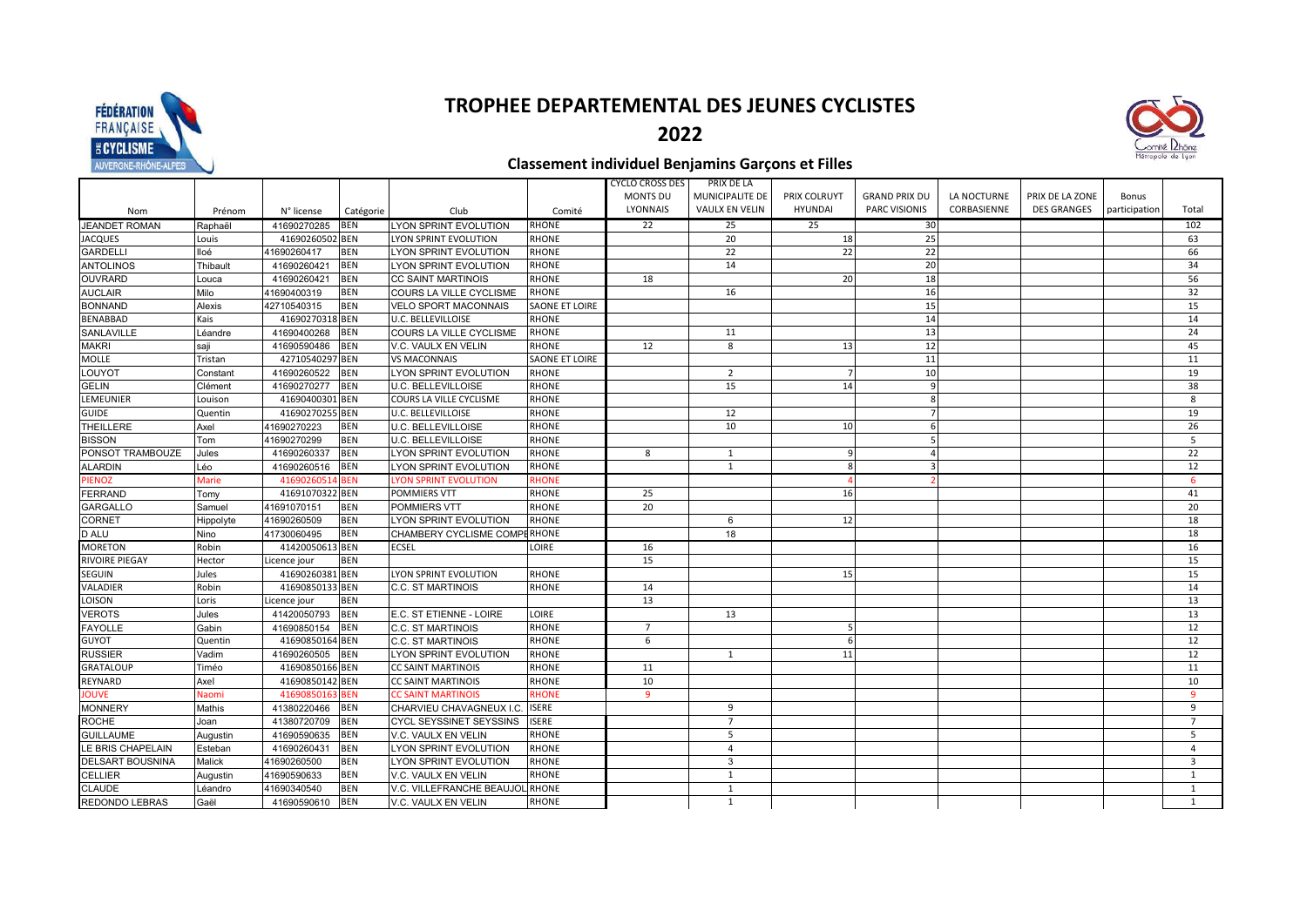



## **2022**

### **Classement individuel Pupilles Garçons et Filles**

|                            |                |                 |            |                                     |                       | <b>CYCLO CROSS DES</b> | <b>PRIX DE LA</b>     |              |                      |             |                    |               |                |
|----------------------------|----------------|-----------------|------------|-------------------------------------|-----------------------|------------------------|-----------------------|--------------|----------------------|-------------|--------------------|---------------|----------------|
|                            |                |                 |            |                                     |                       | <b>MONTS DU</b>        | MUNICIPALITE DE       | PRIX COLRUYT | <b>GRAND PRIX DU</b> | LA NOCTURNE | PRIX DE LA ZONE    | Bonus         |                |
| Nom                        | Prénom         | N° license      | Catégorie  | Club                                | Comité                | <b>LYONNAIS</b>        | <b>VAULX EN VELIN</b> | HYUNDAI      | <b>PARC VISIONIS</b> | CORBASIENNE | <b>DES GRANGES</b> | participation | Total          |
| <b>ETHEVE</b>              | Maxim          | 41690260451     | <b>PUP</b> | LYON SPRINT EVOLUTION RHONE         |                       |                        | 22                    | 20           | 30                   |             |                    |               | 72             |
| <b>BERTIN</b>              | Pierre         | 41690060288     | <b>PUP</b> | V.C. CORBAS                         | <b>RHONE</b>          |                        | 12                    | 13           | 20                   |             |                    |               | 45             |
| <b>FAVRIN</b>              | <b>Mathias</b> | 41690260518     | <b>PUP</b> | LYON SPRINT EVOLUTION RHONE         |                       |                        | 16                    | 16           | 13                   |             |                    |               | 45             |
| <b>RINGUET</b>             | Simon          | 41690270307     | <b>PUP</b> | <b>U.C. BELLEVILLOISE</b>           | <b>RHONE</b>          |                        | 15                    |              | 16                   |             |                    |               | 38             |
| <b>CHATAIN</b>             | Raphaël        | 41690260507     | <b>PUP</b> | LYON SPRINT EVOLUTION RHONE         |                       |                        | 20                    | 18           |                      |             |                    |               | 38             |
| <b>LECAT VESSELLA</b>      | Quentin        | 41690060283     | <b>PUP</b> | V.C. CORBAS                         | <b>RHONE</b>          | 13                     | 13                    |              |                      |             |                    |               | 29             |
| <b>MARTIN LEGOUHY</b>      | Etienne        | 42710540354     | <b>PUP</b> | <b>VS MACONNAIS</b>                 | <b>SAONE ET LOIRE</b> |                        |                       |              | 25                   |             |                    |               | 25             |
| BELLI RIZ GAUTIER MAHMarco |                | 41380720648     | <b>PUP</b> | C <sub>2</sub> S                    | <b>ISERE</b>          |                        | 25                    |              |                      |             |                    |               | 25             |
| <b>AUBERTIN</b>            | Théo           | 41690270317     | <b>PUP</b> | <b>U.C. BELLEVILLOISE</b>           | <b>RHONE</b>          |                        |                       |              | 22                   |             |                    |               | 22             |
| <b>RECORBET</b>            | Octave         | 41381660314     | <b>PUP</b> | <b>VTT CHARTREUSE</b>               | <b>ISERE</b>          | 20                     |                       |              |                      |             |                    |               | 20             |
| <b>CHARPIGNY</b>           | Léo            | 41010090524     | <b>PUP</b> | <b>VELO CLUB AMBERIEU</b>           | <b>AIN</b>            |                        |                       |              | 18                   |             |                    |               | 18             |
| <b>COURBIERE</b>           | Célonie        | 41430020142     | <b>PUP</b> | <b>GOLENE EVASION</b>               | <b>HAUTE LOIRE</b>    | 18                     |                       |              |                      |             |                    |               | 18             |
| <b>D ALU</b>               | Ugo            | 41730060557     | <b>PUP</b> | CHAMBERY CYCLISME COMPISAVOIE       |                       |                        | 18                    |              |                      |             |                    |               | 18             |
| CANARD                     | Tom            | 41690270307     | <b>PUP</b> | U.C. BELLEVILLOISE                  | <b>RHONE</b>          |                        |                       |              | 12                   |             |                    |               | 17             |
| <b>MORETON</b>             | Emilie         | 41420050654     | <b>PUP</b> | ECSEL                               | <b>LOIRE</b>          | 16                     |                       |              |                      |             |                    |               | 16             |
| <b>DEWAELE</b>             | Layne          | 41420050591     | <b>PUP</b> | <b>ECSEL</b>                        | <b>LOIRE</b>          |                        |                       |              | 15                   |             |                    |               | 15             |
| <b>SUCHET</b>              | Léo            | 41690400325     | <b>PUP</b> | <b>COURS LA VILLE CYCLISME</b>      | <b>RHONE</b>          |                        |                       |              | 14                   |             |                    |               | 14             |
| LE BRIS CHAPELAIN          | Léo            | 41690260529     | <b>PUP</b> | LYON SPRINT EVOLUTION               | <b>RHONE</b>          |                        | 14                    |              |                      |             |                    |               | 14             |
| <b>CROZIER</b>             | Noam           | 41420050721     | <b>PUP</b> | <b>ECSEL</b>                        | LOIRE                 |                        |                       |              | 11                   |             |                    |               | 11             |
| <b>PERRIN</b>              | Arthur         | 41690260333     | <b>PUP</b> | LYON SPRINT EVOLUTION RHONE         |                       |                        | 11                    |              |                      |             |                    |               | 11             |
| <b>BONNAND</b>             | <b>Bastien</b> | 42710540339     | <b>PUP</b> | <b>VS MACONNAIS</b>                 | <b>SAONE ET LOIRE</b> |                        |                       |              | 10                   |             |                    |               | 10             |
| <b>TETAERT LAHU</b>        | Eloi           | 41690260521     | <b>PUP</b> | LYON SPRINT EVOLUTION RHONE         |                       |                        |                       | 10           |                      |             |                    |               | 10             |
| <b>PALLUET</b>             | Mael           | 41690400322     | <b>PUP</b> | COURS LA VILLE CYCLISME             | <b>RHONE</b>          |                        |                       |              |                      |             |                    |               | 9              |
| <b>VERDONCK</b>            | Timothy        | 41690270304 PUP |            | <b>U.C. BELLEVILLOISE</b>           | <b>RHONE</b>          |                        |                       |              |                      |             |                    |               | 8              |
| <b>CHAMBON</b>             | Loan           | 41690270334     | <b>PUP</b> | <b>U.C. BELLEVILLOISE</b>           | <b>RHONE</b>          |                        |                       |              |                      |             |                    |               |                |
| <b>ALBAN</b>               | Jules          | 41690400317     | <b>PUP</b> | <b>COURS LA VILLE CYCLISMERHONE</b> |                       |                        |                       |              |                      |             |                    |               | 6              |
| <b>CELLIER</b>             | Arthur         | 41690270300     | <b>PUP</b> | <b>U.C. BELLEVILLOISE</b>           | <b>RHONE</b>          |                        |                       |              |                      |             |                    |               | 5              |
| <b>ROMAGNY</b>             | Arthur         | 41690270301     | <b>PUP</b> | <b>U.C. BELLEVILLOISE</b>           | <b>RHONE</b>          |                        |                       |              |                      |             |                    |               | $\Delta$       |
| <b>MIGNOT</b>              | Nolan          | 42710540314     | <b>PUP</b> | <b>VS MACONNAIS</b>                 | <b>SAONE ET LOIRE</b> |                        |                       |              |                      |             |                    |               | Э              |
| CALOONE                    | Malo           | 41690270321     | <b>PUP</b> | <b>U.C. BELLEVILLOISE</b>           | <b>RHONE</b>          |                        |                       |              |                      |             |                    |               | $\overline{2}$ |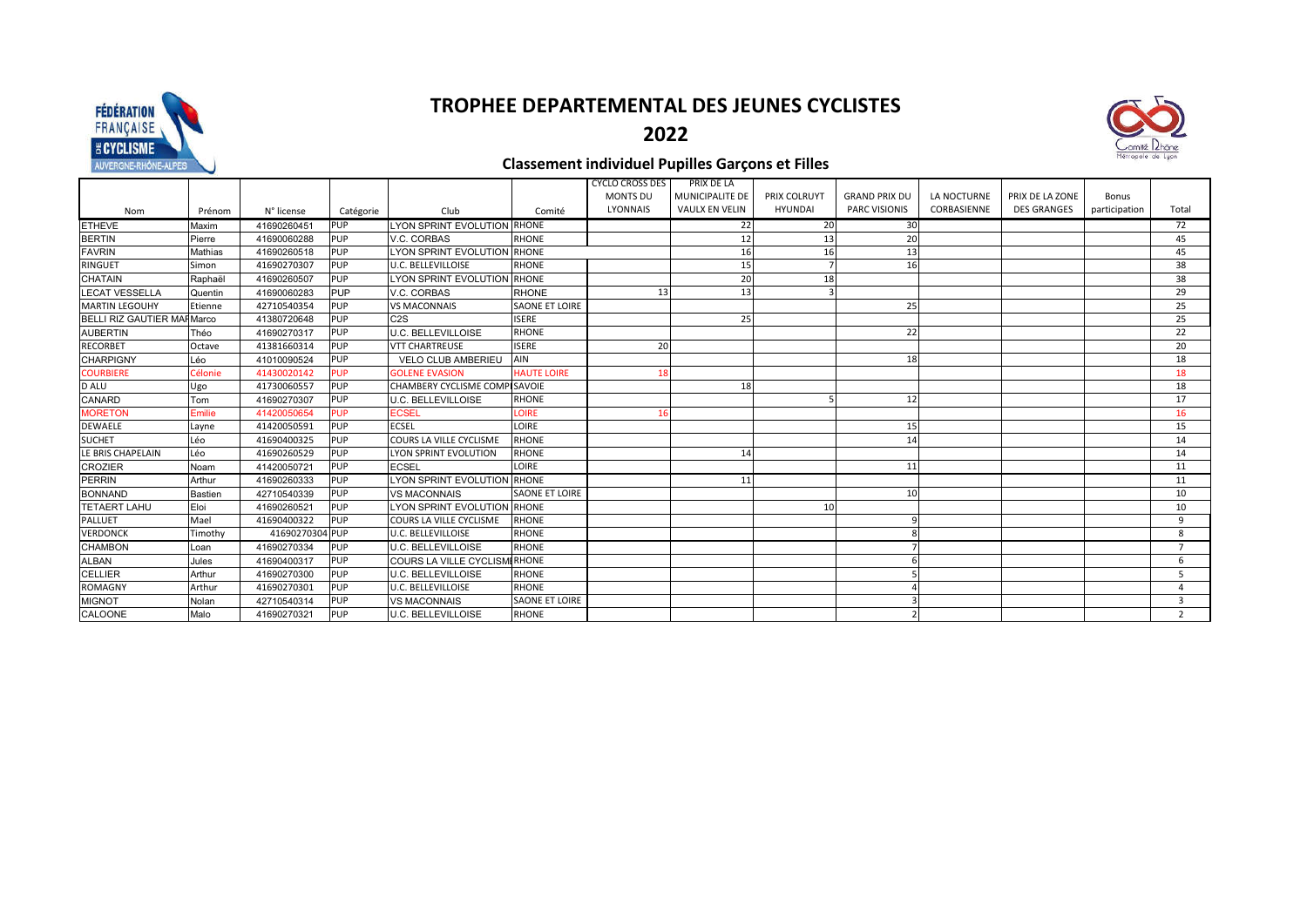



### **Classement individuel Poussins Garçons et Filles**

|                  |           |                 |           |                                |              | <b>CYCLO CROSS DES</b> | PRIX DE LA            |                |                      |             |                    |               |              |
|------------------|-----------|-----------------|-----------|--------------------------------|--------------|------------------------|-----------------------|----------------|----------------------|-------------|--------------------|---------------|--------------|
|                  |           |                 |           |                                |              | <b>MONTS DU</b>        | MUNICIPALITE DE       | PRIX COLRUYT   | <b>GRAND PRIX DU</b> | LA NOCTURNE | PRIX DE LA ZONE    | Bonus         |              |
| Nom              | Prénom    | N° license      | Catégorie | Club                           | Comité       | <b>LYONNAIS</b>        | <b>VAULX EN VELIN</b> | <b>HYUNDAI</b> | PARC VISIONIS        | CORBASIENNE | <b>DES GRANGES</b> | participation | Total        |
| <b>HENRY</b>     | Olympe    | 41690270310 POU |           | <b>U.C. BELLEVILLOISE</b>      | <b>RHONE</b> |                        |                       |                |                      |             |                    |               | 52           |
| <b>BERTIN</b>    | Arthur    |                 | POU       |                                | <b>RHONE</b> |                        |                       |                | 18                   |             |                    |               | 43           |
| COMTE            | Hugo      | 41690270325 POU |           | <b>U.C. BELLEVILLOISE</b>      | <b>RHONE</b> |                        |                       |                | 16                   |             |                    |               | 16           |
| <b>GAUDILLAT</b> | Baptiste  | 41690270278 POU |           | U.C. BELLEVILLOISE             | <b>RHONE</b> |                        |                       | 20             | 13                   |             |                    |               | 33           |
| <b>MOULIN</b>    | Arthur    | 41690270329 POU |           | U.C. BELLEVILLOISE             | <b>RHONE</b> |                        | 16                    |                | 10                   |             |                    |               | 44           |
| <b>MAKRI</b>     | Line      | 41690590585 POU |           | <b>V.C. VAULX EN VELIN</b>     | <b>RHONE</b> |                        |                       |                |                      |             |                    |               | 53           |
| <b>CELLIER</b>   | Gabin     | 41690270323 POU |           | <b>U.C. BELLEVILLOISE</b>      | <b>RHONE</b> |                        |                       |                |                      |             |                    |               |              |
| LAVAL            | Valentino | 41690260570 POU |           | COURS LA VILLE CYCLISME        | <b>RHONE</b> |                        |                       |                |                      |             |                    |               | $\mathbf{a}$ |
| <b>ALARDIN</b>   | Lucas     | 41690260570 POU |           | LYON SPRINT EVOLUTION          | <b>RHONE</b> |                        |                       |                |                      |             |                    |               | 19           |
| <b>JACQUES</b>   | Albert    | 41690260501 POU |           | <b>LYON SPRINT EVOLUTION</b>   | <b>RHONE</b> |                        |                       | 25             |                      |             |                    |               | 45           |
| <b>GIROUDON</b>  | Louis     | 41690260528 POU |           | <b>LYON SPRINT EVOLUTION</b>   | <b>RHONE</b> |                        |                       | 22             |                      |             |                    |               | 22           |
| <b>VANNIER</b>   | Gabin     | 41260680304 POU |           | S.C. BOURG LES VALENCE DROME   |              | 20                     |                       |                |                      |             |                    |               | 20           |
| <b>JULHES</b>    | Adel      | 41690260503 POU |           | <b>LYON SPRINT EVOLUTION</b>   | <b>RHONE</b> |                        |                       | 15             |                      |             |                    |               | 18           |
| <b>LEAUD</b>     | Sören     | 41260680335 POU |           | S.C. BOURG LES VALENCE DROME   |              | 16                     |                       |                |                      |             |                    |               | 16           |
| <b>DUFAUT</b>    | Edwin     | 41260680303 POU |           | S.C. BOURG LES VALENCE DROME   |              |                        |                       |                |                      |             |                    |               | 13           |
| <b>FAURE</b>     | Ayrton    | 41380720669 POU |           | <b>CYCL SEYSSINET SEYSSINS</b> | <b>ISERE</b> |                        |                       |                |                      |             |                    |               |              |
| <b>CERVANTES</b> | Raphaël   | 41690590607 POU |           | V.C. VAULX EN VELIN            | <b>RHONE</b> |                        |                       |                |                      |             |                    |               |              |